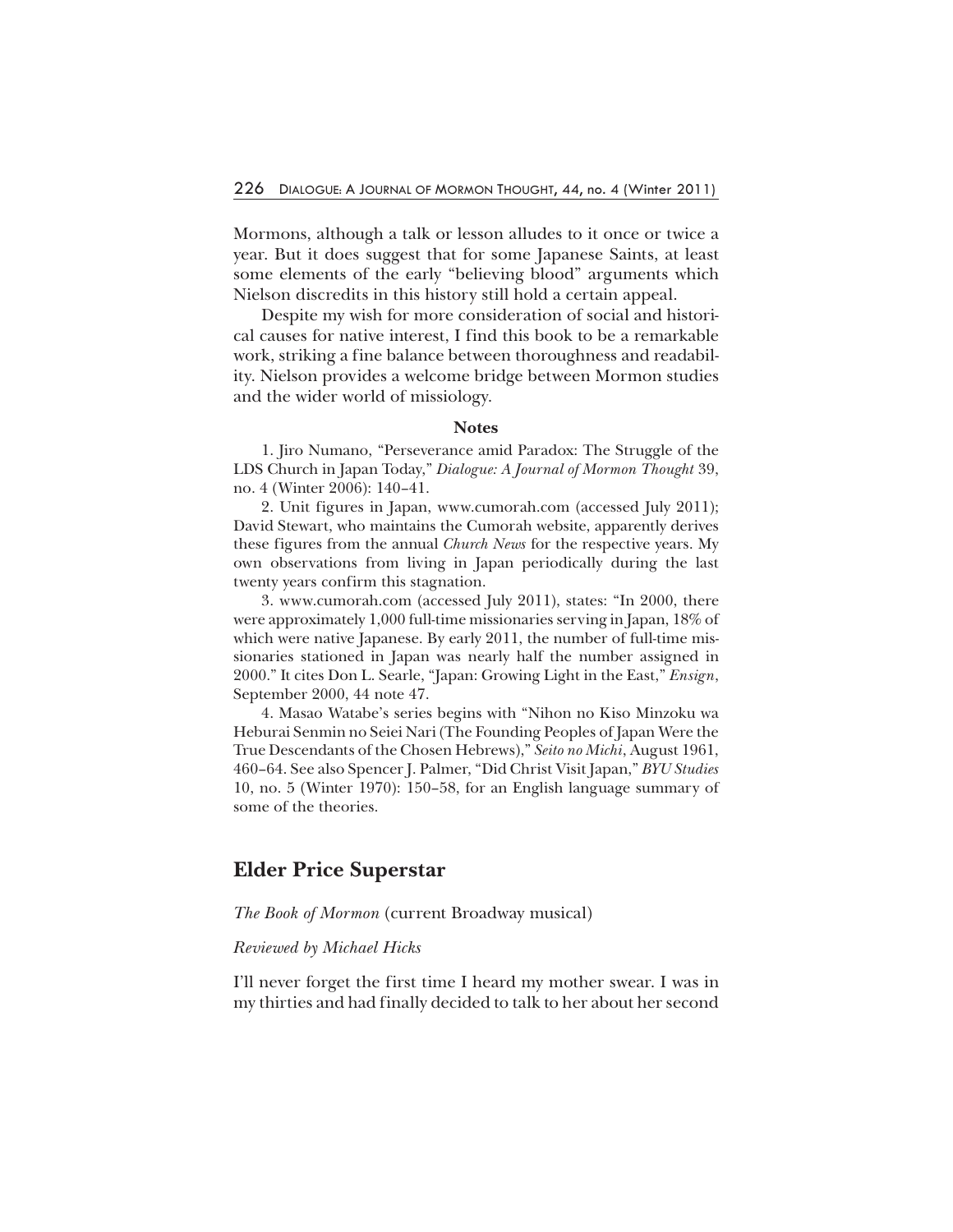husband, whom she'd married when I was eleven, divorced two years later, and about whom, as if by a silent contract, we never spoke. "So tell me what was going on in that marriage," I said to her. She bit her lip, paused, then said, "It was really shitty." And that was it. This woman from whose mouth I'd never heard a "hell" or a "damn," a woman who read her *Daily Light* devotional every morning, listened all day to Christian radio, and kept a pocket-size New Testament in her glove compartment, had now, deliberately and with great care, spoken a word I could never imagine escaping her lips. It was one of the great initiations in my life: With one word, I suddenly understood how deeply something must have hurt her. And the tumblers of her life turned for me. Why? Because what she said was exactly the right wrong word.

*The Book of Mormon*—the musical—is a very public, late-breaking initiation for the Church whose ranks I'd joined a dozen years before that experience. And, like that experience, the swearing in *The Book of Mormon* is what starts the illumination. Because if we know nothing else as Mormons, it's that we live and die by language—the right kind, the wrong kind, God's or the devil's, truth or falsehood, praise or sacrilege, the sacred and the profane. Saying the right thing at the right time is even the pinnacle event of our temple ceremony. Yet if we know nothing else as adult humans (thanks, Mom), it's that sometimes one can only truly understand our species—animal and divine—when one kind of language bleeds into another. We sing in church, "In the quiet heart is hidden  $/$  sorrow that the eye can't see."<sup>1</sup> Sometimes the only route to invisible sorrow is to turn up the volume.

And so here is this noisy, heartfelt, touching, gaudy, and weirdly illuminating patchwork of tenderness and blasphemy that dares to go by the name of that most Mormon book: the Book of Mormon. In that regard, this musical is to Mormonism what Bernstein's *Mass* was to Catholicism, a wildly exploitative trope on the faith's core liturgy—though, in this case, without the brilliance of Bernstein. He, after all, knew not only the classical repertoire intimately (think of the Young People's Concerts or the *Omnibus* series on TV), but Broadway (think of *On the Town* and, of course, *West Side Story*). The makers of *The Book of Mormon* weren't raised on Broadway and don't even pretend to understand it. But they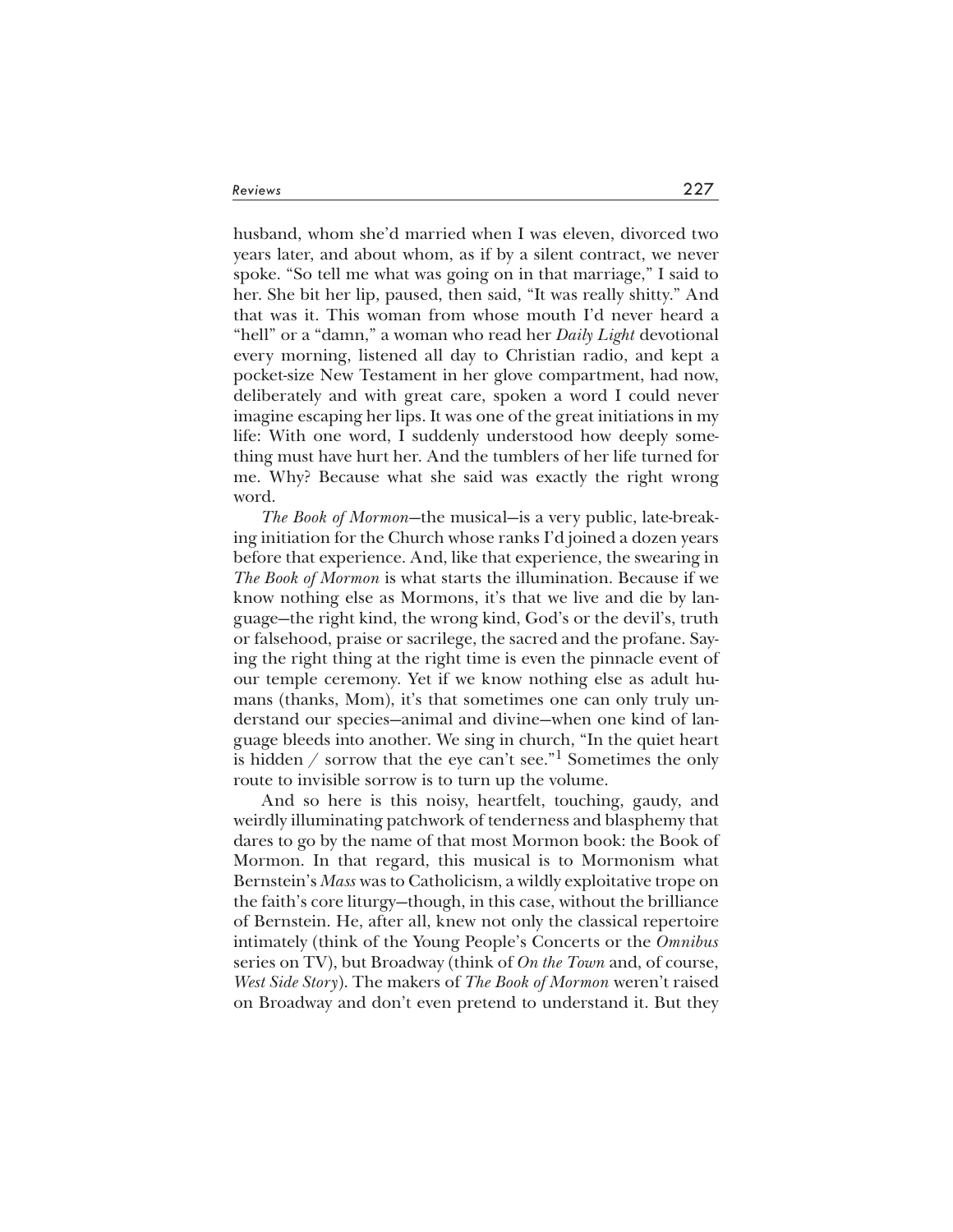understand perfectly the trans-generic pop into which Broadway has been mutating for decades. They were raised on the music of breakfast commercials, Nick at Nite theme songs, Top Forty radio, and, of course, the second wave of Disney animated movie musicals, from *The Little Mermaid* to *Beauty and the Beast* to *Aladdin* to (especially) *The Lion King*, which *The Book of Mormon* explicitly and implicitly cites and paraphrases. It's those Disney cartoon songfests that not only resurrected Disney's fortunes but helped keep Broadway in the black—the Broadway that keeps reverse-engineering Disney-esque formulas into ticket sales.

More to the point, the makers of *The Book of Mormon* understand Mormon pop culture. If their show's songs sound painfully piecemeal and derivative, that's what perfectly attunes them to Mormon commercial music—its indiscriminacy circumscribed into one great whole: road shows, pageants, Primary songs, *Saturday's Warrior*, Stadium of Fire, Young Ambassadors, Pearl Awardwinning albums, etc. What *The Book of Mormon* may lack in Broadway tradition, it more than makes up for in Mormon resonance. Even without the words, the show would feel like a Mormon musical.

But there are words. That's what will vex Mormon viewers the most. If the music is leftover casserole, the lyrics range in flavor from cotton candy to excrement—a hyper-sweet-and-hyper-sour confection spooned up for almost two hours. Latter-day Saints will love the sweet and hate the sour, of course. But if they're anything like the Mormons checkerboarded on the new Times Square "I'm a Mormon" billboard, they will differ on which is which and why.

The show's plot forms a convenient scaffold for the songs. Two mismatched missionaries—one a lithe seminary honor student pre-anointed for success, the other a chunky sci-fi fan trying to please his father—are paired and sent to the blood fields of Uganda. These two, Elder Price and Elder Cunningham, face, on the one hand, a district full of hapless (and baptism-less) elders and, on the other, a village full of foul-mouthed myth-addicted natives, who are trapped in the cyclic fear of warlords and AIDS. In time, a daunted Elder Price leaves for a dream mission in Orlando (more Disney) and Elder Cunningham (a.k.a., Arnold) takes over, inventing doctrine to meet the villagers' needs but refute their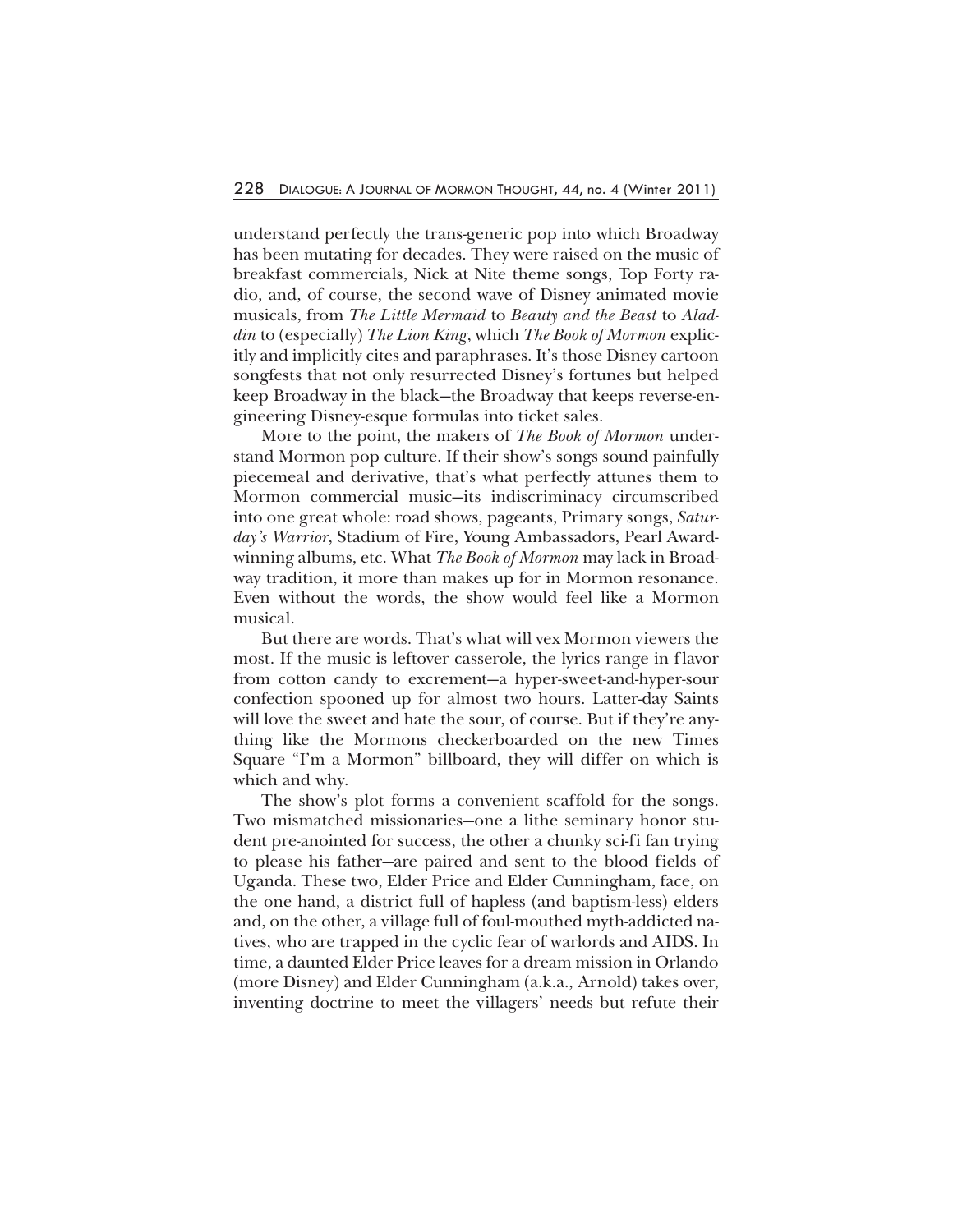traditions. A penitent Elder Price eventually returns to help, a tide of baptisms ensues, and the villagers create their own Arnold-based Mormon history pageant to perform in front of the mission president. Mortified, he chastises the elders and releases them for disgracing the Church. But the elders refuse to go home. The Lord has called them to Africa, they say, they're helping people, and they've resolved that doing good—doctrine be damned is the better part of Latter-day Sainthood. And, oh yes, Elder Price recognizes that Elder Cunningham is the real spiritual stud.

The opening songs are the easiest to swallow. "Hello!"—which reimagines *Bye Bye Birdie*'s "Telephone Hour" via the *Brady Bunch* theme—could reasonably be piped into Times Square as the soundtrack for the Mormon billboard. (Its young Mormon, EFYstyle diction reaches its apex in the line, "Eternal life is super fun.") Next, "Two by Two" parades the (apparently all-male) Mormon missionary "army" through a seeming tribute to TV game show themes and the title song to *Car 54, Where Are You?* With well-conceived poetic license, the missionaries receive all their assignments (companionships and destinations) as a group at the Missionary Training Center—one of the breaches of fact that have been jeered by faith-defenders who attack the show's "inaccuracy," as if imagination were a sin in the art of fiction.

The third and sixth songs sketch the character of the main companions. "You and Me (But Mostly Me)," sung by Elder Price, satirizes his radical self-esteem and, by extension, Mormon narcissism en masse, that dark sidebar of quasi-Greatest Generation sermonizing in the 1970s-1980s ("God has held you youth in reserve till this time in history") as well as the standard Primary song, "I Am a Child of God" (whose verses and chorus use the words "I," "me," and "my" fifteen times—but never the words "you" or "your"). "I Am Here for You" is Elder Cunningham's response, a plea for emotional intimacy with the Quixote to whom he's been consigned to play Sancho Panza.

As Joseph Campbell was fond of reminding us, every initiation to a higher consciousness must include an ordeal that takes us through the underworld. For the elders in *The Book of Mormon*—and certainly for Mormon viewers—the show provides what I'd call "ordeal overkill": a trilogy of mini-descents strategically placed throughout the musical. The first comes soon after Elders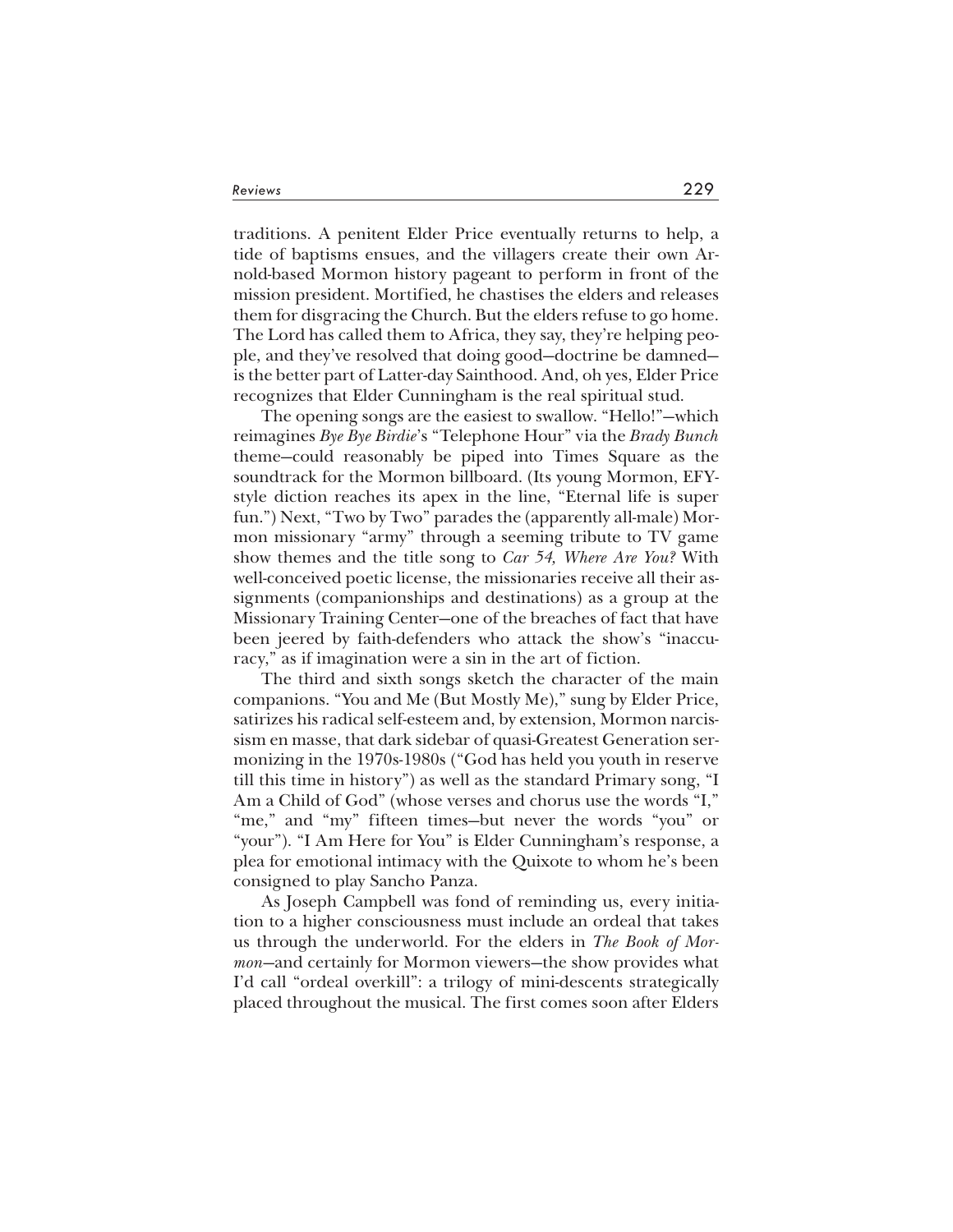Price and Cunningham arrive, and the villagers dance and chant their infectious song "Hasa Diga Eebowai," a phrase whose meaning—the ultimate epithet toward God—conveys their default response to current updates of biblical motifs: plagues (now summarized in AIDS), miraculous healing (with the rape of babies as some Ugandans' imagined cure), and circumcision (now of females, not as covenant but as victimization). What jangles in listeners' ears most, though, may not be the singers "cursing God" through profanity, but the musical setting: a mix of jubilant Disney-ethnic styles, equal parts "Under the Sea" (from *Little Mermaid*) and "I Just Can't Wait to Be King" (from *Lion King*).

The elders meet their district of fellow missionaries, who launch into the show's vaudevillian comic gem. "Turn It Off" typifies the comedic style that is one of the Judeo-Christian (but mostly Judeo) tradition's great gifts to the world: It doesn't mock, it just elbows. In this song Elder McKinley explains a "nifty little Mormon trick": "When you start to get confused / because of thoughts in your head, / don't feel those feelings! / Hold them in instead." Some of the other elders give sad (though cheerily delivered) soliloquies about family abuse and personal neglect to which the rest give the antidote for feeling less than gleeful: "Turn it off!" (or as BYU professor Reed Benson used to put it, "Snuff it out!"). When Elder McKinley confesses to fleeting gay fantasies, misunderstandings start to fly as the music (and lighting and choreography) channel-surf their way into a mugging Bugs Bunny-ish promenade (as in "Overture, curtain, lights . . . "), which melts into a chorus line of elders in red-sequined vests. It's the sort of scene that invites laughter, then compels it, as tear-jerking tragedy hardens into the steely resolve of nineteen-year-old missionaries—then cracks.

Soon the preaching begins. "All-American Prophet" fuses *Music-Man*-meets-*Elmer-Gantry* stump preaching and infomercial pitch-man shtick—a cheery confession that the American industries of proselytizing and advertising form a single conglomerate. As Elder Price spins his tale of Mormon origins, his cultural myopia constricts both to the recent past ("Let me take you back to biblical times: 1823"), Malibu looks (Joseph is "the blonde-haired, blue-eyed voice of God") and homeland geography ("He didn't come from the Middle East like those other holy men. No, God's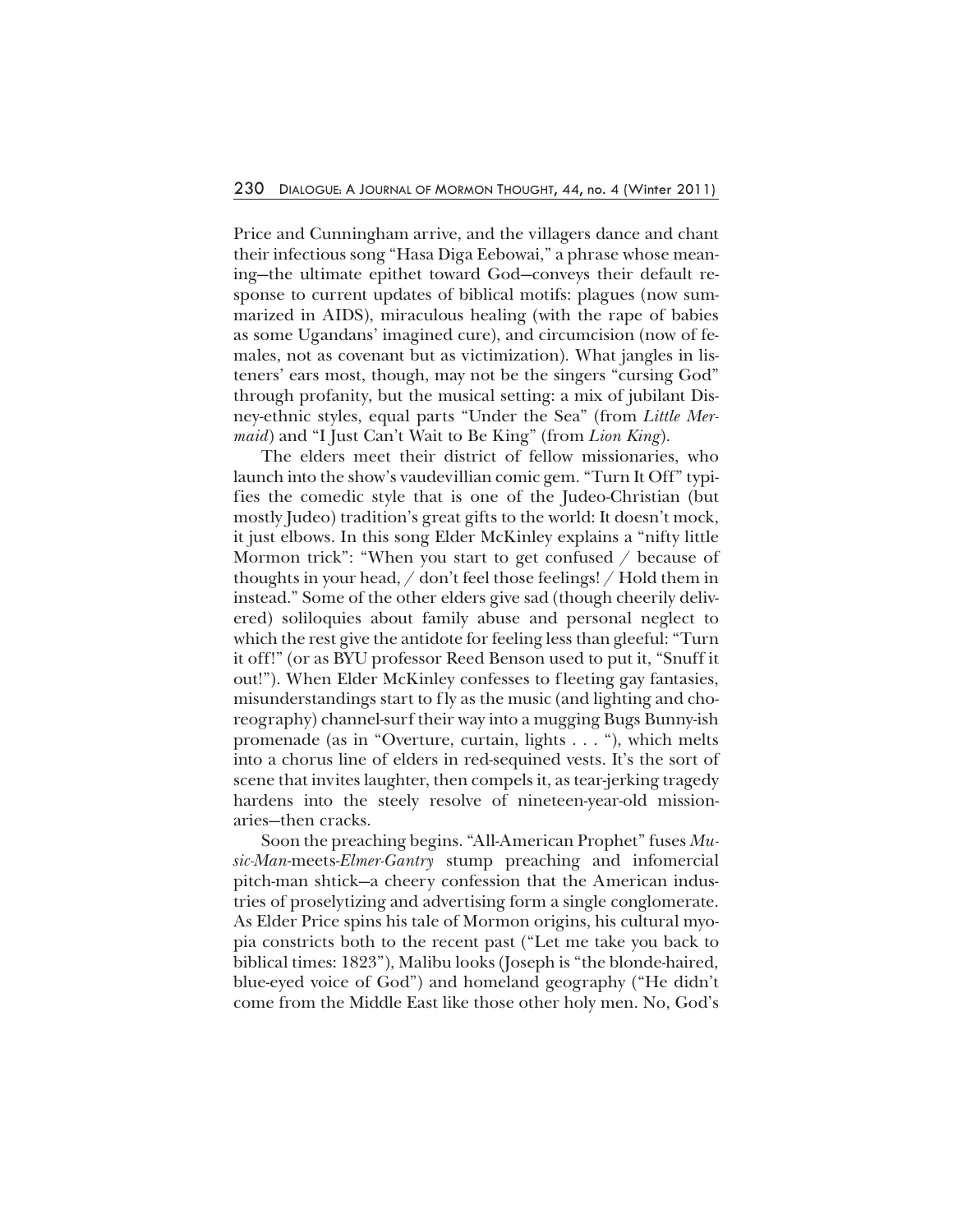favorite prophet was All-American!"). Meanwhile, in an upstage backlit tableau, Joseph Smith (who has, we're told, "a little Donny Osmond flair") receives the plates from Moroni on the condition he not show them to anyone, despite the doubt that will create. Moroni explains, "This is sort of what God is going for." (Such was the explanation when I, as a non-Mormon in 1973, first asked friends about the plates' whereabouts: If we had the plates, they said, you wouldn't need faith.) When Joseph dies in another tableau near the song's end, he laments he couldn't show the plates to prove he was telling the truth—till the light dawns in him and he says to God, "I guess that's kinda what You were going for."

As in the Garden of Eden, it is not until a female voice enters the world of testosterone that something truly interesting happens. Here it arrives in the first (and only) solo sung by a woman, the young villager named Nabulungi (the role for which Nikki James rightly won a Tony Award). In "Sal Tlay Ka Siti" (i.e., "Salt Lake City") she fantasizes about how life would be in the promised land of "Ooh-tah," a place where "the warlords are friendly" and "flies don't bite your eyeballs," a heaven she can have "if I only follow that white boy." The most relentlessly serious song in the entire show, "Sal Tlay Ka Siti" draws the audience into a vision of plenty that most theater-goers long since have taken for granted: "a Red Cross on every corner with all the flour you can eat," "vitamin injections by the case," and "people [who] are open-minded and don't care who you've been." Still, she sings, "All I hope is that when I find it, I'm able to fit in." It's a stock pop ballad, yes. But if there were a machine that manufactured compassion, this is what it would sound like. And you'll understand why I choke up every time I hear the final lines: "I'm on way—soon life won't be so shitty. / Now salvation has a name: Sal Tlay Ka Siti."

When it comes time for Elder Arnold Cunningham to take up the mantle of the runaway Elder Price, he updates the catchphrase "What would Jesus do?" into "What *did* Jesus do?" then answers with a cliché from the 2010 campaign: Jesus "manned up." Arnold's solo "Man Up" offers a hard rock soliloquy (with hints of the *Greatest American Hero* TV theme) in which he gins up his courage with muttering that ranges from gender stereotypes (Jesus didn't "scream like a girl") to bodily fluid jokes ("I'm gonna man up all over myself"). Along the way, he metamorphoses from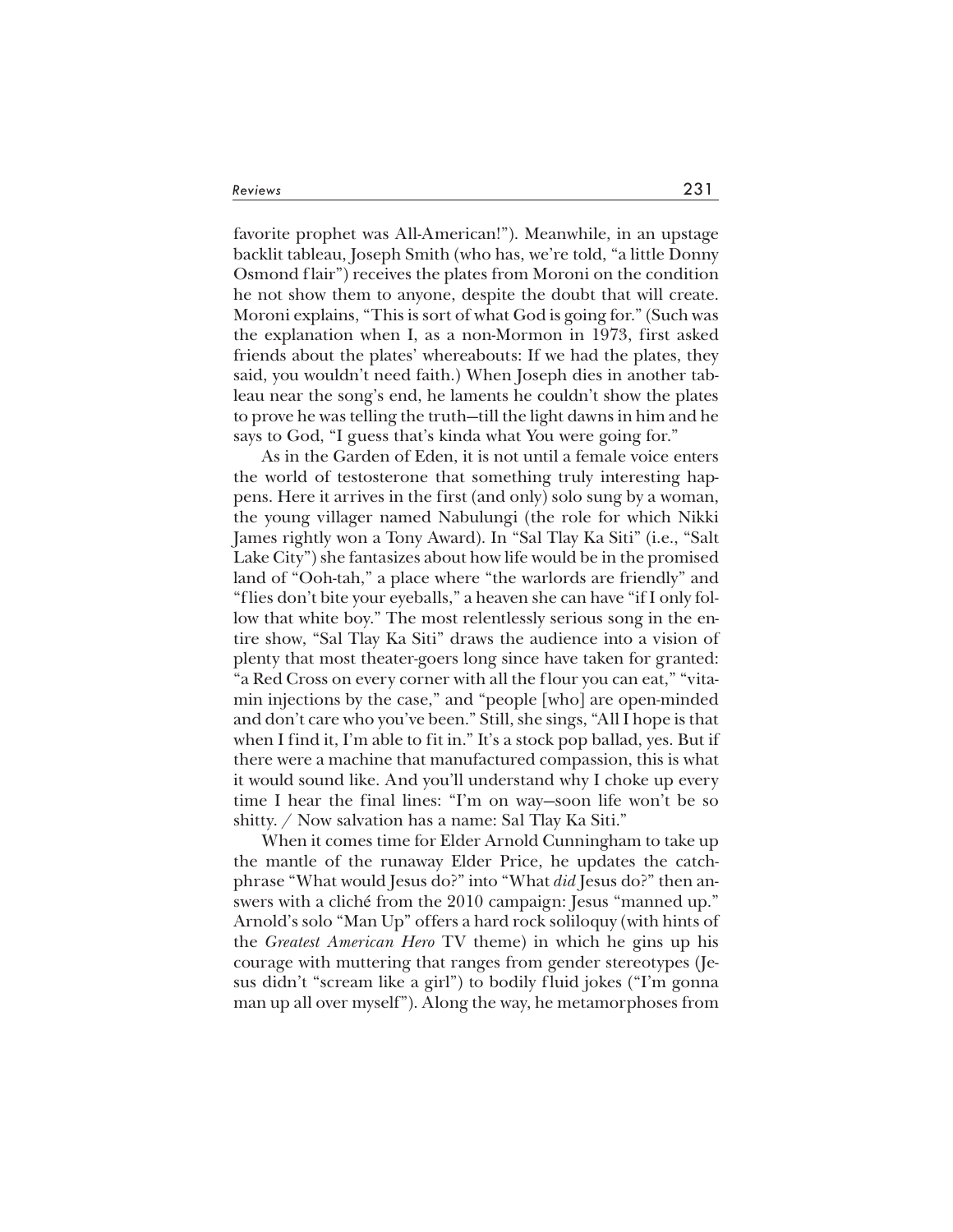a kind of dancing teddy bear to a Motown exec wearing shades but one who can improvise bizarre doctrine to solve tribal problems (leading to the stuttering chorus "You're making things up again, Arnold!")

And then, the second descent into the underworld. It happens when the now-confessional Elder Price goes through a "Spooky Mormon Hell Dream," whose minor-key distorted guitar lines and growling background chorus present a Black Sabbathstyle parody of the (creepy) doctrine of James the Apostle: "For whosoever shall keep the whole law, and yet offend in one point, he is guilty of all" (James 2:10). A quasi-Homeric catalogue of wicked characters appears, announcing themselves and reviewing their crimes to the next condemned man, Elder Price. Hitler: "I started a war, and killed millions of Jews!" Genghis Khan: "I slaughtered the Chinese!" Jeffrey Dahmer: "I stabbed a guy and [bleeped] his corpse!" In his self-flagellatory state, Elder Price answers: "You think that's bad? I broke rule 72!" The grandly produced spectacle ends with one more nod to *A Chorus Line*, the perfect Broadway source for a parade in the Plutonian realm.

"Spooky Mormon Hell Dream" provides the underworld from which a transformed Elder Price climbs back, resurrected into heroic stature (and voice). His solo "I Believe" is the unquestioned showstopper, a pseudo-Articles of Faith in which "line upon line" Elder Price lays out a credo of blasé truisms ("I believe that God has a plan for all of us") answered by jarring untenabilities, which culminate in "I believe that the Garden of Eden was in Jackson County, Missouri," the ultimate "all-American" revisionism that Joseph Smith espoused. Price's personal branding of the Mormon message is now clear: Sense be damned, belief has power. He moves from the scrap yard of his theology to pillaresque affirmation, telling a gun-belted warlord (before he dances with him): "I believe that Satan has a hold on you. I believe that the Lord God has sent me here. And I believe that in 1978 God changed his mind about black people." This is one of the more glorious moments in recent theater: howling at absurdity as the light-bulb of epiphany flicks on. Elder Price's mantra becomes: "a Mormon just believes" ("dang it!"). And our Thirteenth Article of Faith confirms it: "We believe all things," it says, with no exclusions offered.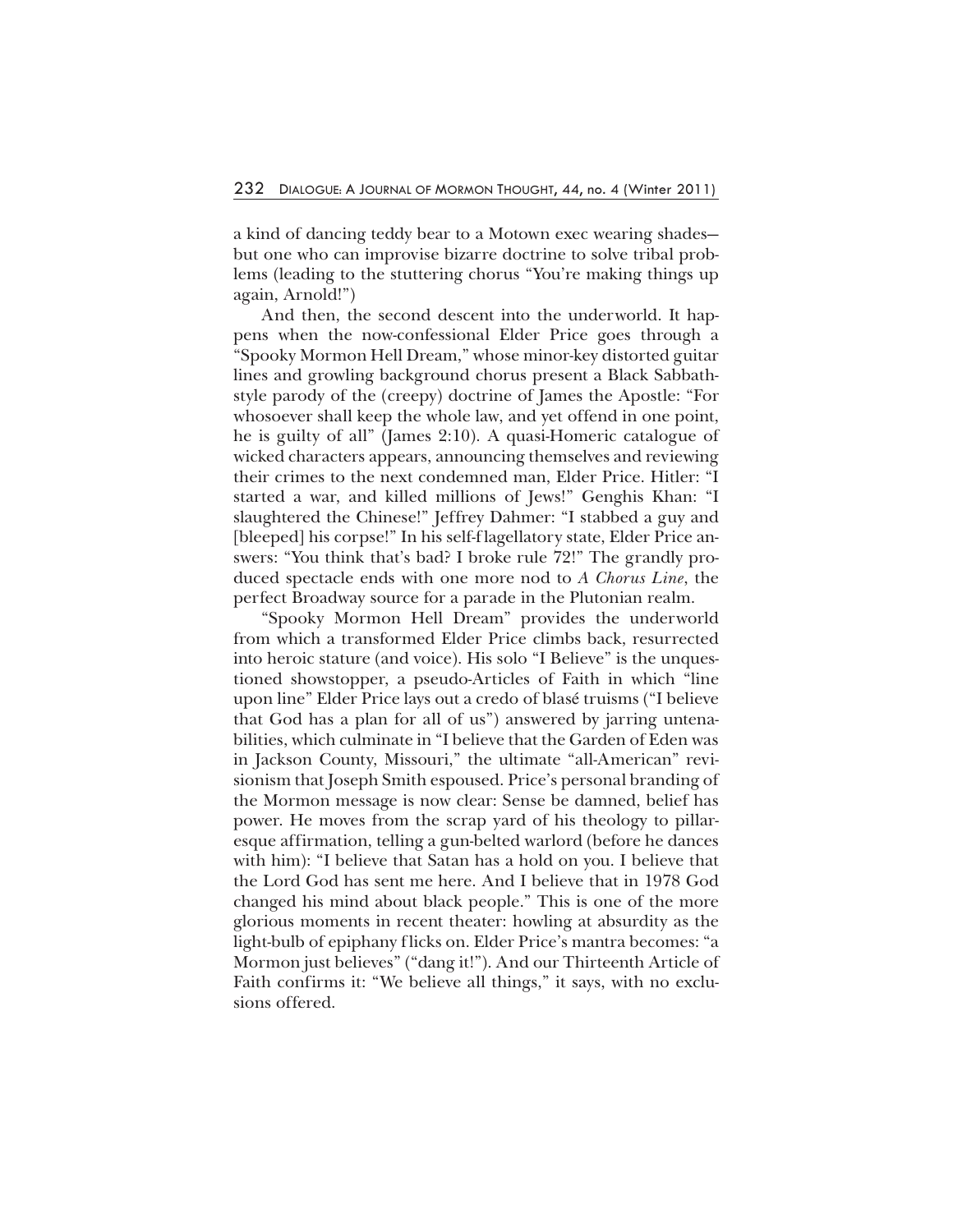Still, it's not so much the content as the assertion. One thinks of Norfolk's question to Thomas More in *A Man for All Seasons*: "You'll forfeit all you've got . . . for a theory?" To which More replies: "Why, it's a theory, yes. . . . But what matters to me is not whether it's true or not but that I believe it to be true, or rather, not that I *believe* it, but that *I* believe it."2 For More, as for Elder Price, narcissism matures into faith. As if to validate that transformation in "I Believe," each chorus begins by setting the words "I am a Mormon" to the five notes of the opening fanfare for the Hill Cumorah Pageant, the annual commemoration of Joseph's excavating the plates.

Price's "new song" works. Villagers want to be baptized, including Nabulungi, with whom Elder Cunningham performs an innuendo-filled soul duet ("Baptize Me") in the tradition of Marvin Gaye and Tammi Terrell, Peaches and Herb, and the Lionel Richie and Diana Ross of "Endless Love." If the music is unmemorable, the concept works, nicely showing off the patina of eros that sometimes sticks to ordinances that chaste men perform on chaste women. The song, which trumps the "boys' club" feel of the mission home, may seem crude in its pseudo-sexual teasing. But it reminds us that spiritual transactions carried out bodily between genders often feel like flirtation. (One may discern the physical-spiritual nexus in the phrase "the laying on of hands for the gift of the Holy Ghost." And, let's face it, the term "missionary position" had to come from somewhere.)

A flood of baptisms leads to the pseudo-national anthem "I Am Africa"—the "We Are the World" of the show. The elders surrender to their success and, one by one, declare—not that "I am a Mormon" (as earlier) or "I am a Latter-day Saint" (which comes later)—but simply "I am Africa," each missionary self-identifying with that continent's weather, landscape, people, and animals (including "the noble Lion King"). Though one of the most heartfelt songs in the show, it gets plenty of laughs. The scene suggests that atonement for decades of Mormon race discrimination might be recompensed by adolescent bravado. The missionaries' spiritual imperialism jars with Nabulungi's yearning; she wonders how she'll fit in, while they simply gobble up the terrain ("Africans are African, but we are Africa"—with the latter two syllables separated from the "A" to make it sound like a cognate of "frickin'"). The Book of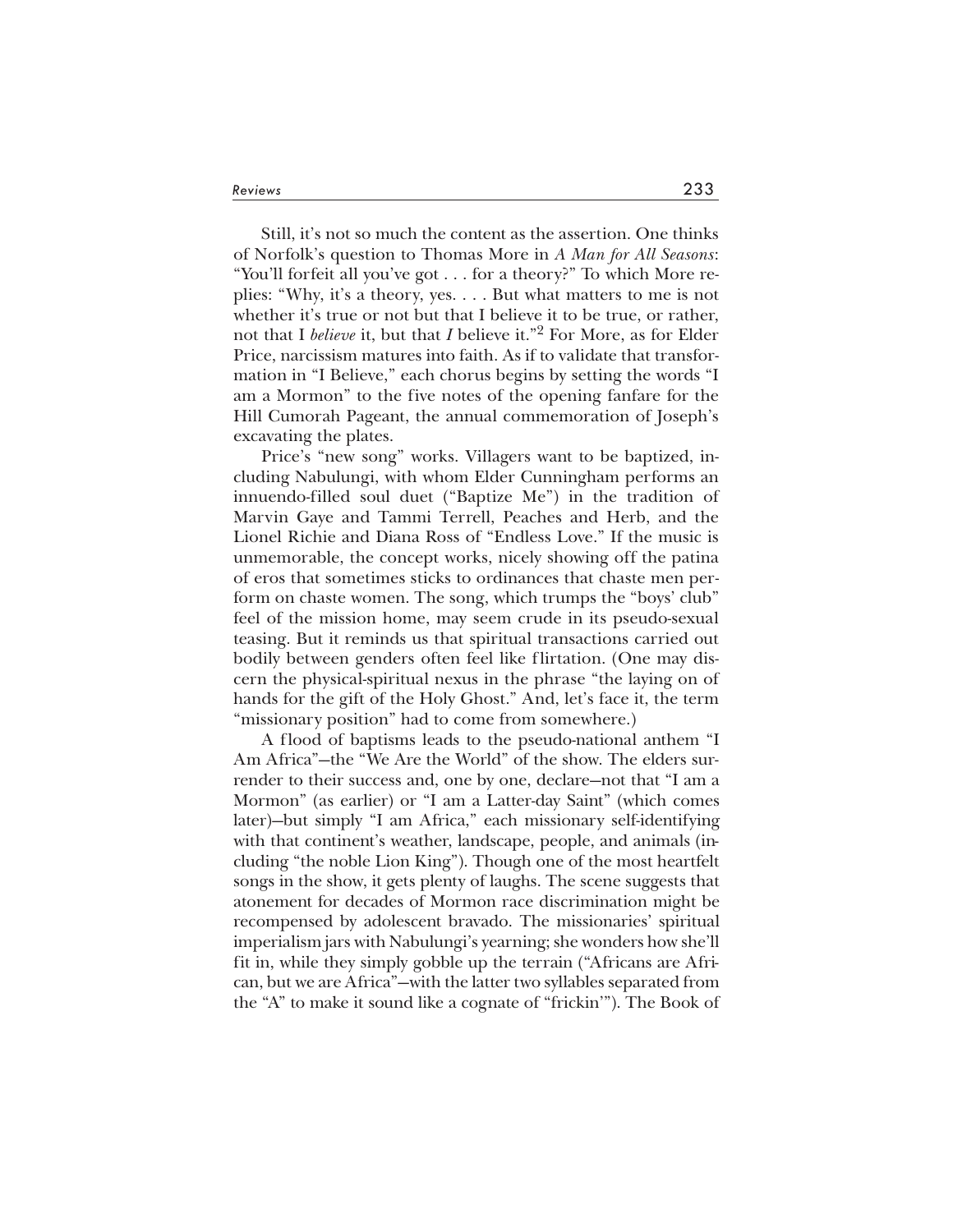Mormon (the book) contains a subplot (or "contained"— it's been scrubbed out of recent editions) in which white people turn dark and vice versa; *The Book of Mormon* has the same subplot, now transposed to East Africa. It's even more awkward now than in 1830.

The skyrocketing baptismal stats lead to the final ordeal—for the audience more than any of the characters: "Joseph Smith, American Moses," a Mormon history pageant that torques itself into a quasi-reprise of "Hasa Diga Eebowai" tangled with "Making Things Up Again." Performed for the mission president by the villagers, the cute tribal beatitude in music, dance, and costume almost instantly twists into a messy disgorgement of the villagers' magic worldview, now boxed and tied up with Arnold's wellmeant lies. We (and the president) are forced to undergo surreal clashes of imagery, most of them gynecological or gastrointestinal (though all in one-syllable words). God stops Joseph Smith from raping a baby and gives him a frog as a substitute; God curses Brigham Young by turning his nose into a clitoris; a plague of dysentery fells Joseph (as if the chanted scatology of its description would not have done it more quickly), etc. The viewer can't "turn it off," must endure it to the (literally) bitter end. It is a catharsis that is to *The Book of Mormon* what the meltdown of the celebrant is to Bernstein's *Mass*—a soliloquy whose refrain is: "How easily things get broken." Here, though, the language continually dances with obscenity. The effect on the audience is almost chiropractic.

So what, in the end, amid their seeming contempt, do the villagers prize in the hopelessly vulgarized Book of Mormon? Hope. The book is a doorstop against warlords and a doorway to a promised land where all their day-to-day pain will be soothed. Isn't that enough?

And that becomes the real Mormon message in the show. All creeds collapse into personal feelings. But Jesus was a behaviorist. I like to think of Jimmy in David Mamet's production of*The Untouchables*. Whenever a need arises, top G-man Elliott Ness quotes the law-enforcement handbook, to which Jimmy always asks, "But what are you prepared to *do*?" That's what lovers (and haters) of religiosity have to keep asking themselves, not just "What would Jesus do?" but "What are you prepared to do?" And not even "What did Jesus do?" as Elder Cunningham asked, but "What have you done?" I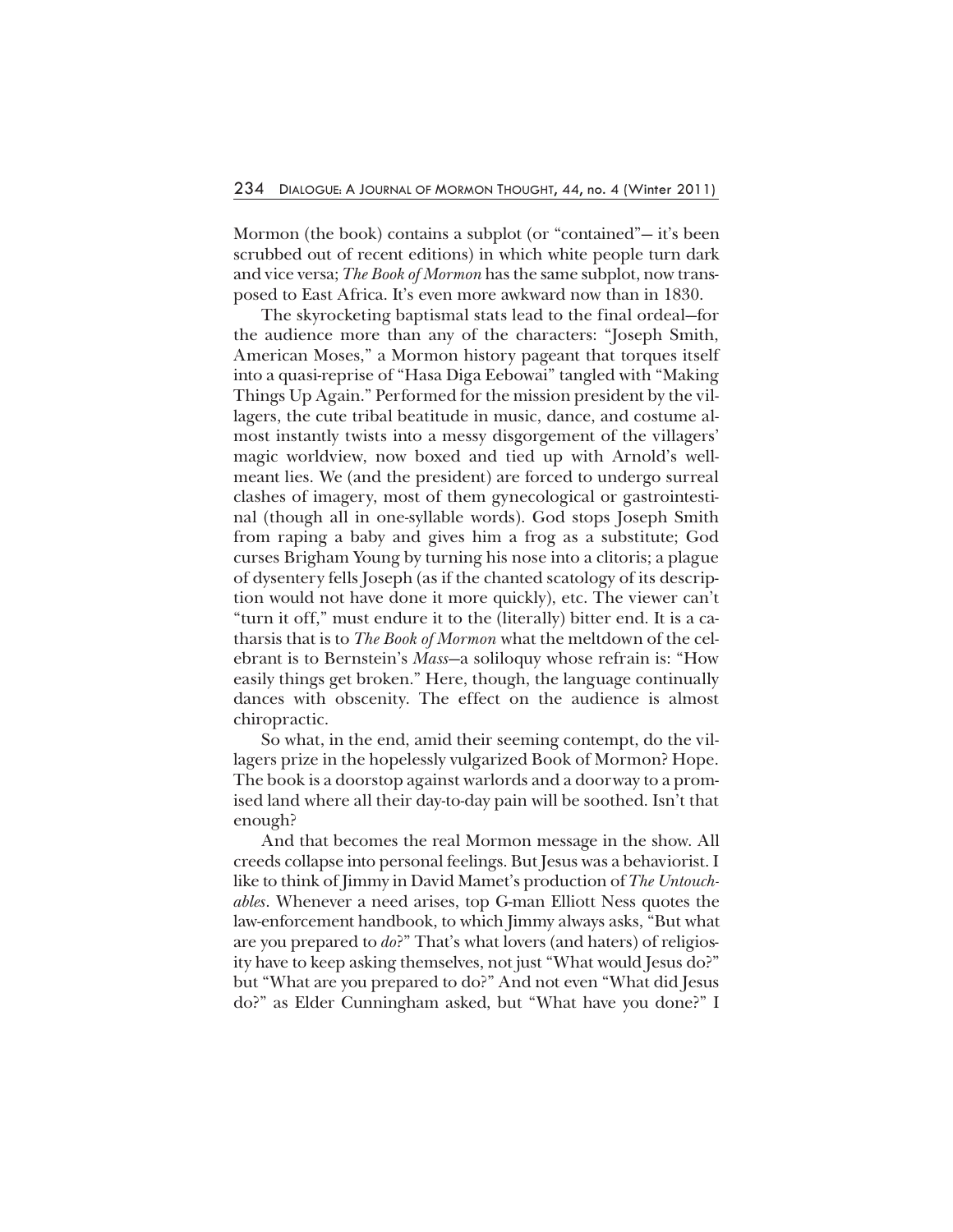think of another cinematic scene, this one from *One Flew over the Cuckoo's Nest*. In this scene, Randall McMurphy bets his fellow psych-ward patients/inmates that he can pull the marble bathroom fixture off the floor, throw it through the window, and free them all. They laugh and jeer him on. He grabs the fixture's sides, pulls and pulls until, out of breath, his face flushed like a beet, he gives up. As they mock him, he glares at them and says, "But I tried, didn't I? . . . At least I did that."3

The makers of this musical celebrate Mormons because, dang it, at least they try—and indeed, try to do something that, as Elder Price says at the outset, will "blow God's freakin' mind." To do that, one has to move—as the musical's finale does— from "I am a Mormon" or "I am Africa" to "I am a Latter-day Saint," with "latter-day" not meaning "pre-apocalyptic" but "the day after this one." "The only latter-day that matters is tomorrow," the finale exhorts. Pray and work for that day, it says, that "full of joy and all-the-things-that-matter day." It's the gospel ("good news") restored indeed. The implicit message is: (1) the Old Testament is now, (2) the New Testament is tomorrow, and (3) The Book of Mormon—the show or, especially, its namesake—should be a hinge from one to the other. "We are still Latter-day Saints, all of us," Elder Price explains (after the elders have refused to go home in disgrace), "even if we change some things, or we break the rules, or we have complete doubt that God exists. We can still all work together and make this our paradise planet." Or, to put it as Joseph Smith so memorably did: "If we go to hell, we will turn the devils out of doors and make a heaven of it."4

As on most construction sites, language can be initiatory. But as I learned from my mom, profanity sometimes cuts a path to a truth you couldn't arrive at without it. She taught me—involuntarily, I'm sure—that sometimes cursing is the most honest speech, even though the ordeal of it can be severe. Questions arise, like a stinking Lazarus from the tomb. Can one be that honest? Can profanity be sanctified by the imagination if it's to help people to a higher consciousness? Is there an audible line between the primal and the celestial? And there are the more practical questions: What is the relevance of fastidious truth-telling that doesn't save good people? (Think of Oskar Schindler.) And what is the value of propriety if it is its own reward? (Think of Jesus.)